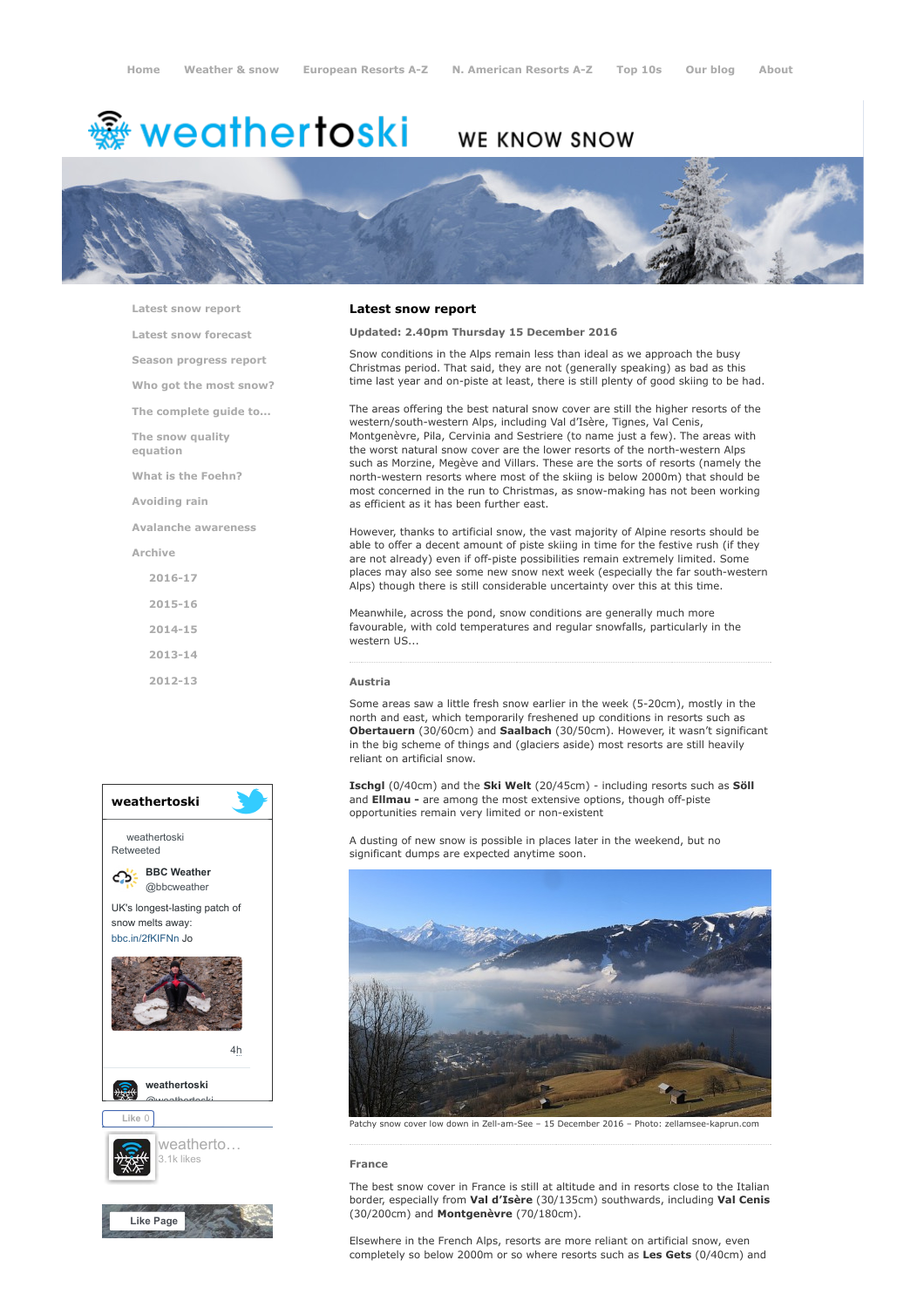Follow me on: **Luitt** 

[Tweet](https://twitter.com/intent/tweet?original_referer=https%3A%2F%2Fwww.weathertoski.co.uk%2Fweather-snow%2Farchive%2Fsnow-report-15-12-2016%2F&ref_src=twsrc%5Etfw&text=Weather%20to%20ski%20-%20Snow%20report%20-%2015%20December%202016&tw_p=tweetbutton&url=https%3A%2F%2Fwww.weathertoski.co.uk%2Fweather-snow%2Farchive%2Fsnow-report-15-12-2016%2F)

Tweet this page





# Contact us...

Got a burning question about weather or snow conditions in the Alps? [Contact us](https://www.weathertoski.co.uk/about-1/contact-us/) and we'll do our best to answer it...

E: [info@weathertoski.co.uk](mailto:fraser@weathertoski.co.uk)

T: +44 (0)20 3151 3154

Megève (0/35cm) are only expected to open a limited number of slopes this weekend.

Some resorts close to the Italian border (especially from Val d'Isère southwards) may see some snow early next week, but most areas will have to wait at least another week before there is any chance of a significant dump.



#### Italy

The best natural snow cover in Italy remains at altitude in the western Italian Alps, including resorts such as Cervinia (30/160cm), the Monte Rosa region (0/220cm), Pila (20/200cm) and Sestriere (40/120cm).

The further east you travel, the more artificial snow is a factor. Nowhere is high quality snow-making on an industrial scale more evident than in the Dolomites, where the Dolomiti Superski area (e.g. Val Gardena, Alta Badia, Cortina, Kronplatz) has nearly 700km of runs up and running almost entirely on manmade snow.

Some snow is likely for most Italian resorts next week but it is too early to say exactly who will get the most and in what quantities.



Excellent snow cover at altitude in the western Italian Alps. This is Bardonecchia – 15 December 2016 – Photo: bardonecchiaski.com

#### Switzerland

The best snow cover is at altitude in the southern Swiss Alps - particularly in Zermatt (0/105cm) and Saas-Fee (0/120cm) - though even here off-piste opportunities are extremely limited.

Elsewhere in the country, cover is very poor for mid-December with most resorts heavily reliant on man-made snow. That said, there is some surprisingly extensive piste skiing available in a number of resorts including St Moritz (0/40cm), Davos (0/30cm) and Verbier (0/80cm).

Very little new snow is expected over the next week or so, perhaps with the exception of the far south (including Zermatt and Saas-Fee), but this is far from certain.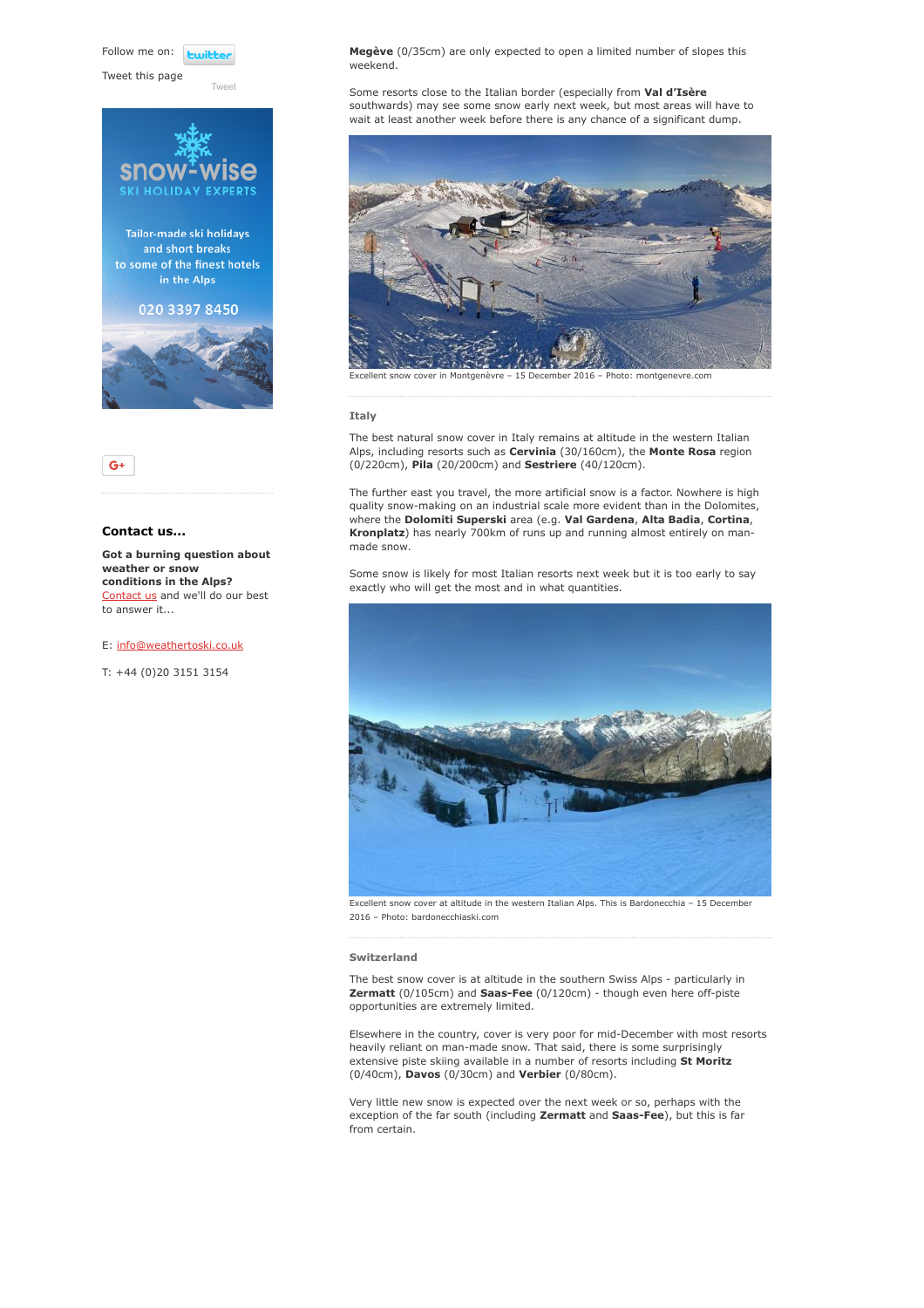

Desperately short of snow in the lower reaches of the Portes du Soleil. This is Morgins – 15 December 2016 – Photo: telemorgins.ch

# Rest of Europe

The snow drought affecting the Alps is also affecting the Pyrenees, where you also have to aim high to find some reasonable piste skiing. Andorra's Soldeu has 20/50cm of settled snow depending on altitude, while Spain's **Baqueira Beret** has 5/25cm.

Scandinavian ski resorts haven't seen a huge amount of snow recently either, but there is some good piste skiing to be enjoyed in both Norway's Lillehammer (5/50cm) and Sweden's Åre (43cm mid-mountain base).

Skiing in Scotland remains on hold due to lack of snow.



There is also a lack of snow low down in the Pyrenees. This is Font Romeu - 15 December 2016 -Photo: font-romeu.fr

#### USA

Snow conditions are generally excellent in the resorts of the western US, with plenty more snow in the forecast.

Jackson Hole (170cm upper base) in Wyoming is doing particularly well right now with heavy snow falling today and tomorrow before skies clear on Saturday. Over in Colorado, snow depths are generally more modest but conditions are still excellent in Winter Park (96cm upper base) with more snow expected over the coming days.